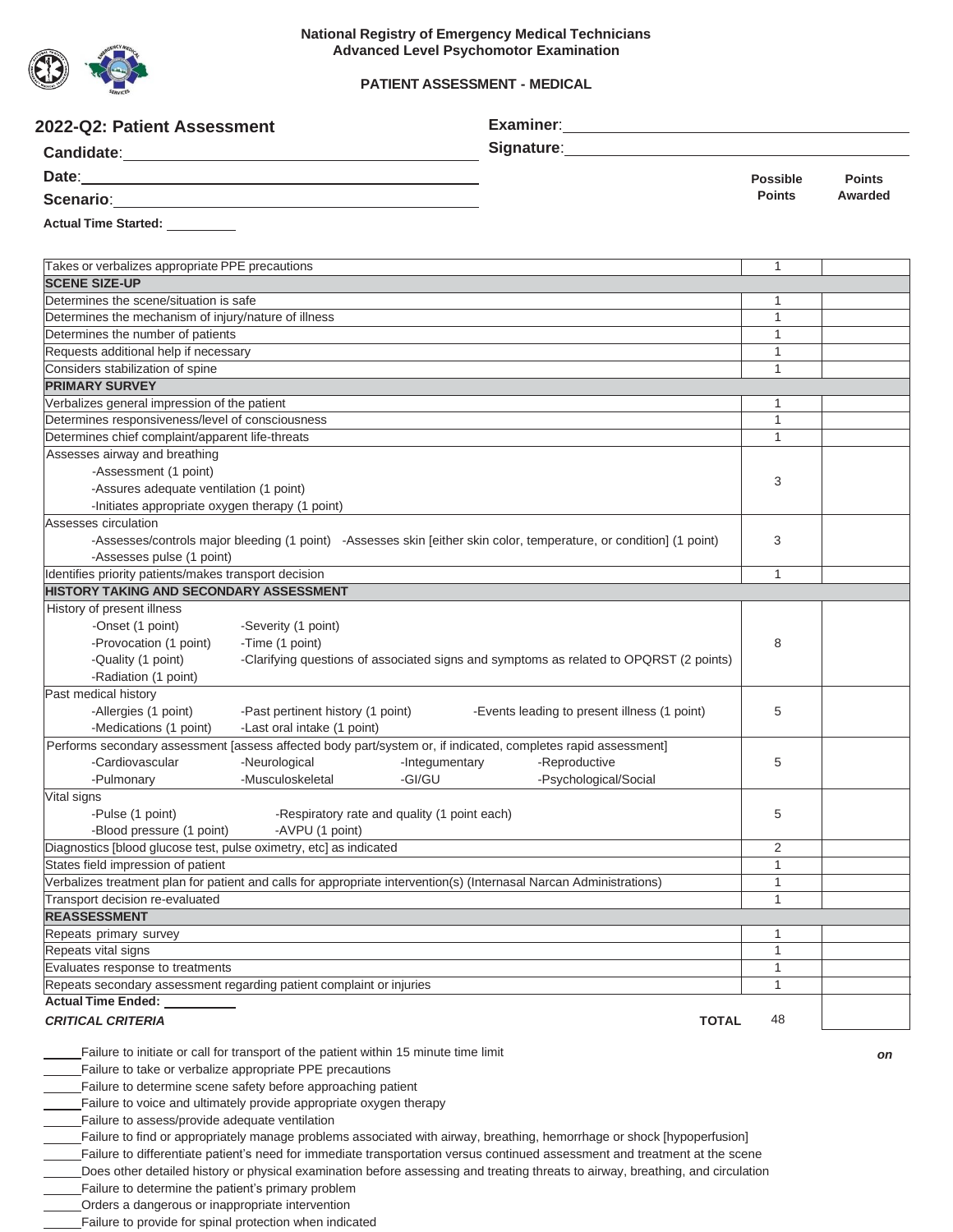

### **National Registry of Emergency Medical Technicians® Emergency Medical Responder Psychomotor Examination CARDIAC ARREST MANAGEMENT / AED**

# **2022-Q2: CPR**

| Actual Time Started: _________                                                                                                                                                                                                                                                                                                                                                                                                                                                                                                                                                                                                                                                                                                                                                                                                                                                                                                                                                                                                                                                                                          |              | <b>Possible</b><br><b>Points</b> | <b>Points</b><br>Awarded |  |
|-------------------------------------------------------------------------------------------------------------------------------------------------------------------------------------------------------------------------------------------------------------------------------------------------------------------------------------------------------------------------------------------------------------------------------------------------------------------------------------------------------------------------------------------------------------------------------------------------------------------------------------------------------------------------------------------------------------------------------------------------------------------------------------------------------------------------------------------------------------------------------------------------------------------------------------------------------------------------------------------------------------------------------------------------------------------------------------------------------------------------|--------------|----------------------------------|--------------------------|--|
| Takes or verbalizes appropriate PPE precautions                                                                                                                                                                                                                                                                                                                                                                                                                                                                                                                                                                                                                                                                                                                                                                                                                                                                                                                                                                                                                                                                         |              | $\mathbf{1}$                     |                          |  |
| Determines the scene/situation is safe                                                                                                                                                                                                                                                                                                                                                                                                                                                                                                                                                                                                                                                                                                                                                                                                                                                                                                                                                                                                                                                                                  |              | 1                                |                          |  |
| Checks patient responsiveness                                                                                                                                                                                                                                                                                                                                                                                                                                                                                                                                                                                                                                                                                                                                                                                                                                                                                                                                                                                                                                                                                           |              | 1                                |                          |  |
| Direct assistant to retrieve AED                                                                                                                                                                                                                                                                                                                                                                                                                                                                                                                                                                                                                                                                                                                                                                                                                                                                                                                                                                                                                                                                                        |              | 1                                |                          |  |
| Requests additional EMS assistance                                                                                                                                                                                                                                                                                                                                                                                                                                                                                                                                                                                                                                                                                                                                                                                                                                                                                                                                                                                                                                                                                      |              | 1                                |                          |  |
| Checks breathing and pulse simultaneously                                                                                                                                                                                                                                                                                                                                                                                                                                                                                                                                                                                                                                                                                                                                                                                                                                                                                                                                                                                                                                                                               |              | $\mathbf{1}$                     |                          |  |
| NOTE: After checking responsiveness, then checking breathing and pulse for no more than 10 seconds,<br>examiner informs candidate, "The patient is unresponsive, apneic and pulseless."                                                                                                                                                                                                                                                                                                                                                                                                                                                                                                                                                                                                                                                                                                                                                                                                                                                                                                                                 |              |                                  |                          |  |
| Immediately begins chest compressions [adequate depth and rate; allows the chest to recoil completely]                                                                                                                                                                                                                                                                                                                                                                                                                                                                                                                                                                                                                                                                                                                                                                                                                                                                                                                                                                                                                  |              | 1                                |                          |  |
| Performs 2 minutes of high-quality, 1-rescuer adult CPR<br>-Adequate depth and rate (1 point)<br>-Correct compression-to-ventilation ratio (1 point)<br>-Allows the chest to recoil completely (1 point)<br>-Adequate volumes for each breath (1 point)<br>-Minimal interruptions of no more than 10 seconds throughout (1 point)                                                                                                                                                                                                                                                                                                                                                                                                                                                                                                                                                                                                                                                                                                                                                                                       |              | 5                                |                          |  |
| NOTE: After 2 minutes (5 cycles), candidate assesses patient and second rescuer resumes compressions while<br>candidate operates AED.                                                                                                                                                                                                                                                                                                                                                                                                                                                                                                                                                                                                                                                                                                                                                                                                                                                                                                                                                                                   |              |                                  |                          |  |
| Turns on power to AED                                                                                                                                                                                                                                                                                                                                                                                                                                                                                                                                                                                                                                                                                                                                                                                                                                                                                                                                                                                                                                                                                                   |              | $\mathbf{1}$                     |                          |  |
| Follows prompts and correctly attaches AED to patient                                                                                                                                                                                                                                                                                                                                                                                                                                                                                                                                                                                                                                                                                                                                                                                                                                                                                                                                                                                                                                                                   |              | 1                                |                          |  |
| Stops CPR and ensures all individuals are clear of the patient during rhythm analysis                                                                                                                                                                                                                                                                                                                                                                                                                                                                                                                                                                                                                                                                                                                                                                                                                                                                                                                                                                                                                                   |              | $\mathbf{1}$                     |                          |  |
| Ensures that all individuals are clear of the patient and delivers shock from AED                                                                                                                                                                                                                                                                                                                                                                                                                                                                                                                                                                                                                                                                                                                                                                                                                                                                                                                                                                                                                                       |              | 1                                |                          |  |
| Immediately directs rescuer to resume chest compressions                                                                                                                                                                                                                                                                                                                                                                                                                                                                                                                                                                                                                                                                                                                                                                                                                                                                                                                                                                                                                                                                |              | 1                                |                          |  |
| Actual Time Ended:<br><u>Letteral</u>                                                                                                                                                                                                                                                                                                                                                                                                                                                                                                                                                                                                                                                                                                                                                                                                                                                                                                                                                                                                                                                                                   | <b>TOTAL</b> | 17                               |                          |  |
| <b>Critical Criteria</b><br>Failure to take or verbalize appropriate PPE precautions<br>Failure to check responsiveness, then check breathing and pulse simultaneously for no more than 10 seconds<br>Failure to immediately begin chest compressions as soon as pulselessness is confirmed<br>Failure to demonstrate acceptable high-quality, 1-rescuer adult CPR<br>Interrupts CPR for more than 10 seconds at any point<br>Failure to correctly attach the AED to the patient<br>____ Failure to operate the AED properly<br>Failure to deliver shock in a timely manner<br>Failure to ensure that all individuals are clear of patient during rhythm analysis and before delivering shock<br>[verbalizes "All clear" and observes]<br>Failure to immediately resume compressions after shock delivered<br>Failure to manage the patient as a competent EMR<br>Exhibits unacceptable affect with patient or other personnel<br>Uses or orders a dangerous or inappropriate intervention<br>You must factually document your rationale for checking any of the above critical items on the reverse side of this form. |              |                                  |                          |  |